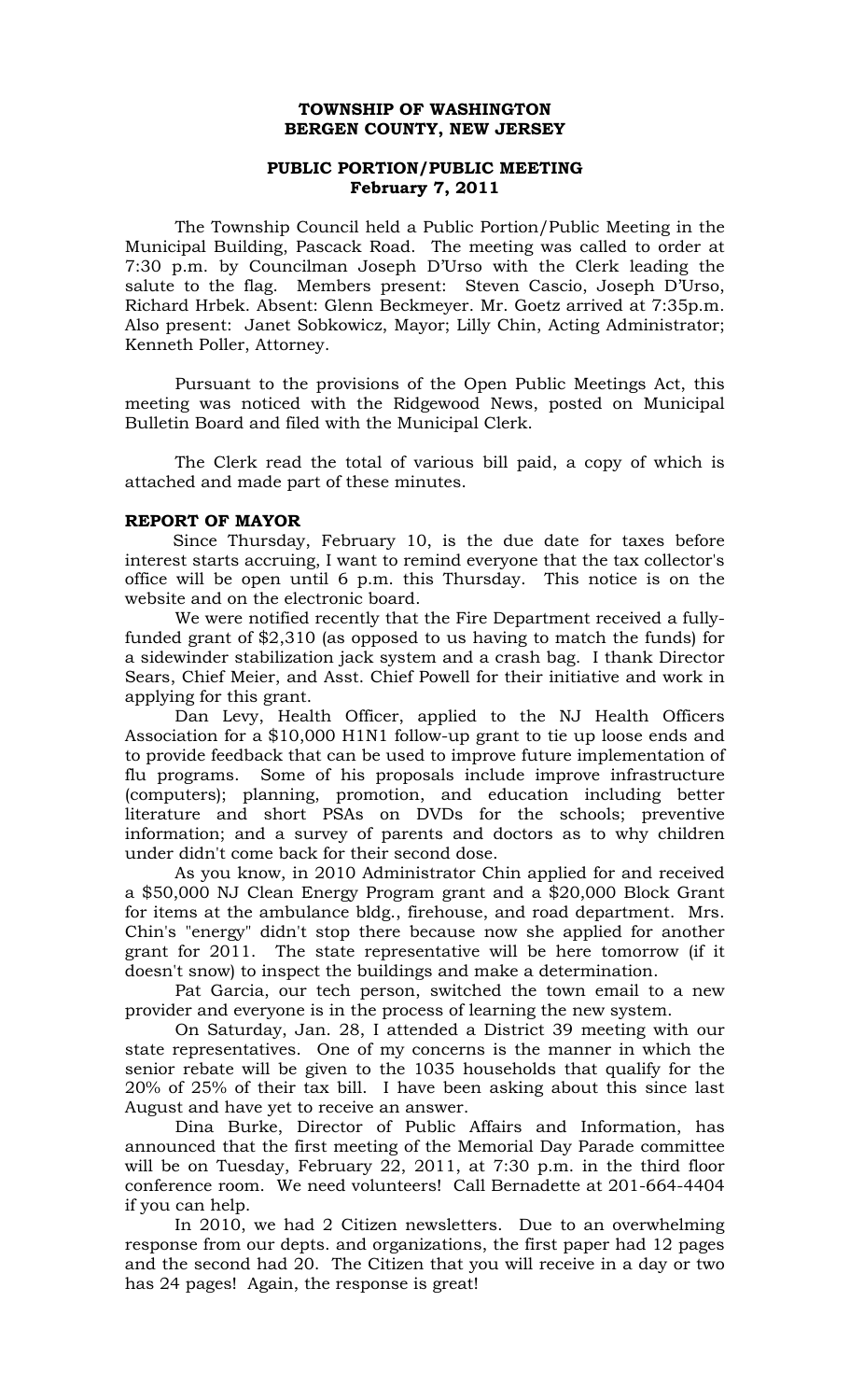Mark your spring calendars! On Saturday, March 26, we will have a town wide cleanup/beautification day. This entails document shredding and e-recycling donated by Greenstar, cleanup for the baseball season, and cleanup of open spaces by our Green Team. If there is anyone who would like to volunteer to help or another group who would like to participate such as scouts, please contact Bernadette at 201-664- 4404 so that Mrs. Burke, can organize the event.

 Let's get back to Winter. Three major snowstorms blanketed our town on January 7, 11/12, and 26/27. These were followed by a snow/ice/rain storm on Wednesday, February 2 into 3. Admittedly, we got conditioned for this last winter. However, NJ.com [reports](http://www.nj.com/news/index.ssf/2011/01/nj_snowstorm_estimated_to_top.html) that according to the state's climatologist, Dave Robinson, January has been the snowiest start to New Jersey's winter in 62 years. Wednesday's storm was the seventh time that at least 2 inches have fallen in parts of the state. Robinson additionally estimated that Wednesday's snow put New Jerseyans over the state average for the winter, which stands at a little over 24 inches. Fortunately, our emergency services, Ambulance, DMF, Emergency Management, Fire, and Police are always there for us in these trying situations. It is also very comforting to know that residents help each other.

 I would like to focus a few minutes on the DMF, Department of Municipal Facilities, or more commonly referred to as the Road Department. Before that, however, I need to mention that there was a rumour around town that the DMF ploughed the administrator's driveway. Not so; as a matter of fact, Mrs. Chin pays a service. Anyway, last year, Director Chris Riedel, Supt. Bob Hamilton and I talked about improving the image of this dept. Because of all the crazy weather last year--snow, hail, windstorm, excessive heat/drought, hurricanes, etc.- we included the DMF as part of emergency services so that more residents could really see the nature of their contribution to the safety and well being of this community. It is working because residents are commenting on the difference!

Reporters have been asking how much we have spent on snow removal this year. From January 1 to February 2, 2011, we have spent approximately \$27,090 including salt and overtime.

 I want to thank Director Riedel for representing me at the Chamber of Commerce Mayors Breakfast on January 19. Various topics were discussed including making business districts attractive to shoppers, reducing expenses, sharing services, and the HUMC North.

 As you may have heard, Hackensack University Medical Center (HUMC) adopted a new strategy in their quest to reopen the Pascack Valley Hospital--they filed a petition with the NJ Department of Health for a certificate of need to operate a new hospital at the location of the old Pascack Valley Hospital. The Township Council passed a resolution supporting this effort. Also, the Valley Mayors Assn. did the same. Bob Garrett, president of HUMC, addressed a joint meeting of the Pascack Valley Mayors and the Northern Valley Mayors to promote the new plan. I expressed the importance of a dedicated website as well as a new theme.

 If you are also interested in supporting HUMC North, you may write to Commissioner Poonam Alaigh at the address below. Please send a copy of your letter to Bernadette Pomykala at Town Hall, 350 Hudson Avenue, Township of Washington, NJ 07676. If you have any ideas, comments, or suggestions, please let us know.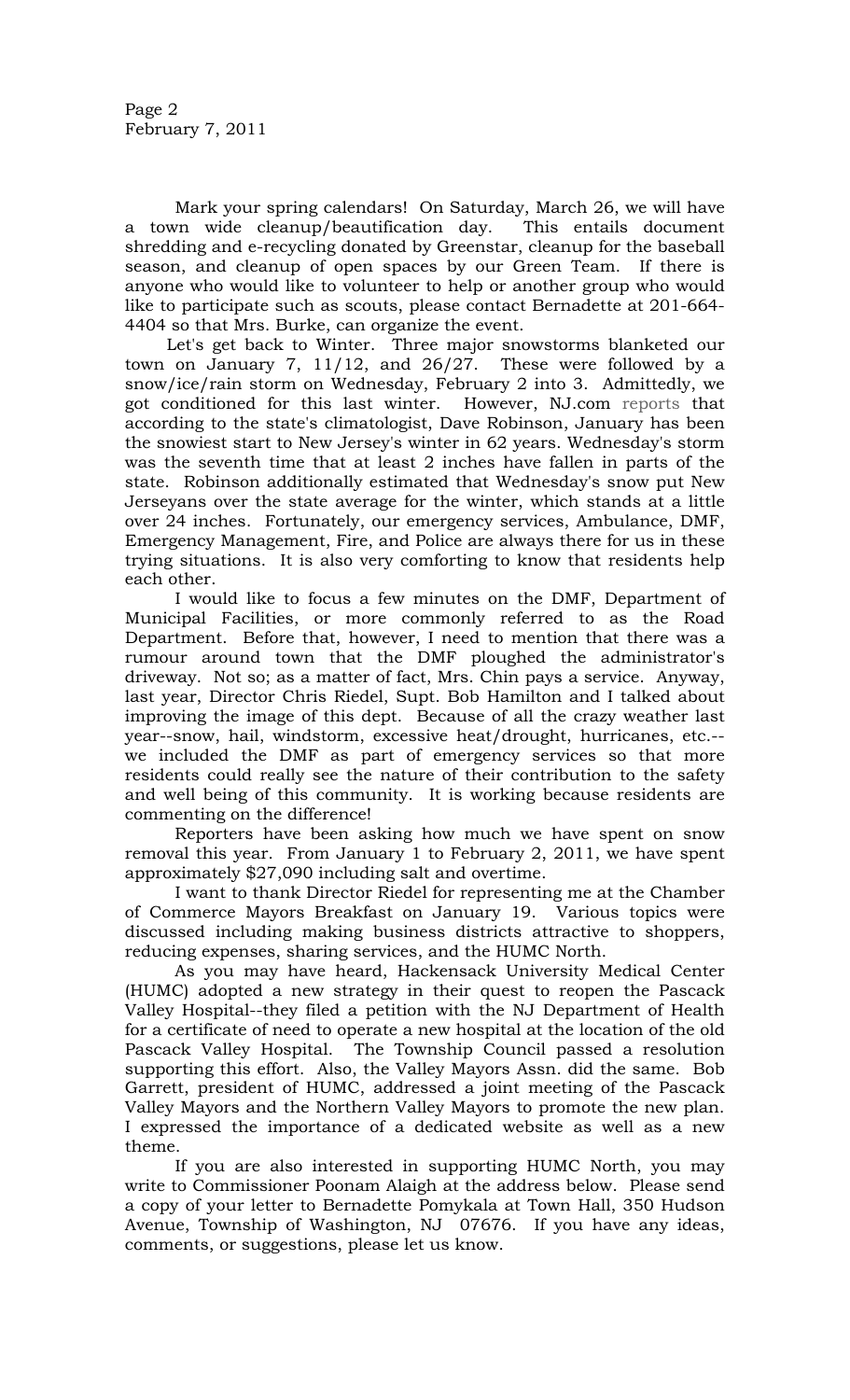Page 3 February 7, 2011

Poonam Alaigh, MD, MSHCPM, FACP Commissioner of NJDHSS Department of Health and Senior Services P.O. Box 360 Trenton, NJ 08625-0360

 On Thursday, Feb. 3, the Township hosted the annual Insurance Seminar whereby elected officials learn about various accidents, lawsuits, etc. that have occurred around the state. Each town receives a \$250 credit on their bill for each elected official who attends the presentation. All of us attended to save the town \$1,500.

 Budget. The administrator and I have been working on the budget. The auditor gave us some information which is making it harder to make ends meet, e.g. our valuation went from 1.96 billion to 1.892 billion. This 24 million decrease equals \$435,000 in less taxes. Coupled with loss of state aid, decrease in tax collection rate, and increase in tax appeals it is not going to be easy. We have a 2% cap. However, some of the items inside the cap are double digit increases such as recycling and leaf removal. Some items outside the cap may also be double digits. Outside the cap items include a percentage of the group health insurance (waiting for the formula); grants such as municipal alliance, and DUI; debt service, and percentage of pension (not known yet).

### **REPORT OF COUNCIL**

**Mr. Hrbek** – No report.

**Mr. D'Urso** – Mr. D'Urso said that he, Mr. Goetz, and Mayor Sobkowicz met with the PBA members of the Police Department to discuss the proposed amendment to the ordinance on police ranks. The meeting went well and further talks will be forthcoming. He and Mr. Goetz interviewed two candidates for a zoning board position. The MEL meeting discussed many important issues. Conversations with surrounding towns took place at that time as well. Mr. D'Urso stated his disappointment over the Mayor's choice for representation of the Township at the Mayor's Annual Breakfast. He said that the Director of the DMF's statements at the meeting were not representational of Mr. D'Urso's own opinion on the matters of shared service. Mr. D'Urso thanked the administration for coordinating the implementation of the Council's official township e-mail addresses. He congratulated B.J. Raji, a township high school graduate for his Super Bowl victory. Mr. D'Urso sent his concern and well wishes for a speedy recovery to the young Paramus officer shot last night during a traffic stop. He spoke of his concern for all police officers.

**Dr. Cascio** – No report.

**Mr. Goetz** – No report.

#### **APPROVAL OF MINUTES**

A motion was made by Mr. Hrbek, seconded by Dr. Cascio to approve the minutes for January 24, 2011 Public, Conference and Closed.

Ayes: Councilmen Cascio, D'Urso, Hrbek, Goetz. Nays: None.

## **PUBLIC PORTION**

A motion was made by Mr. Hrbek, seconded by Dr. Cascio to open the public discussion.

Ayes: Councilpersons Cascio, D'Urso, Hrbek, Goetz. Nays: None.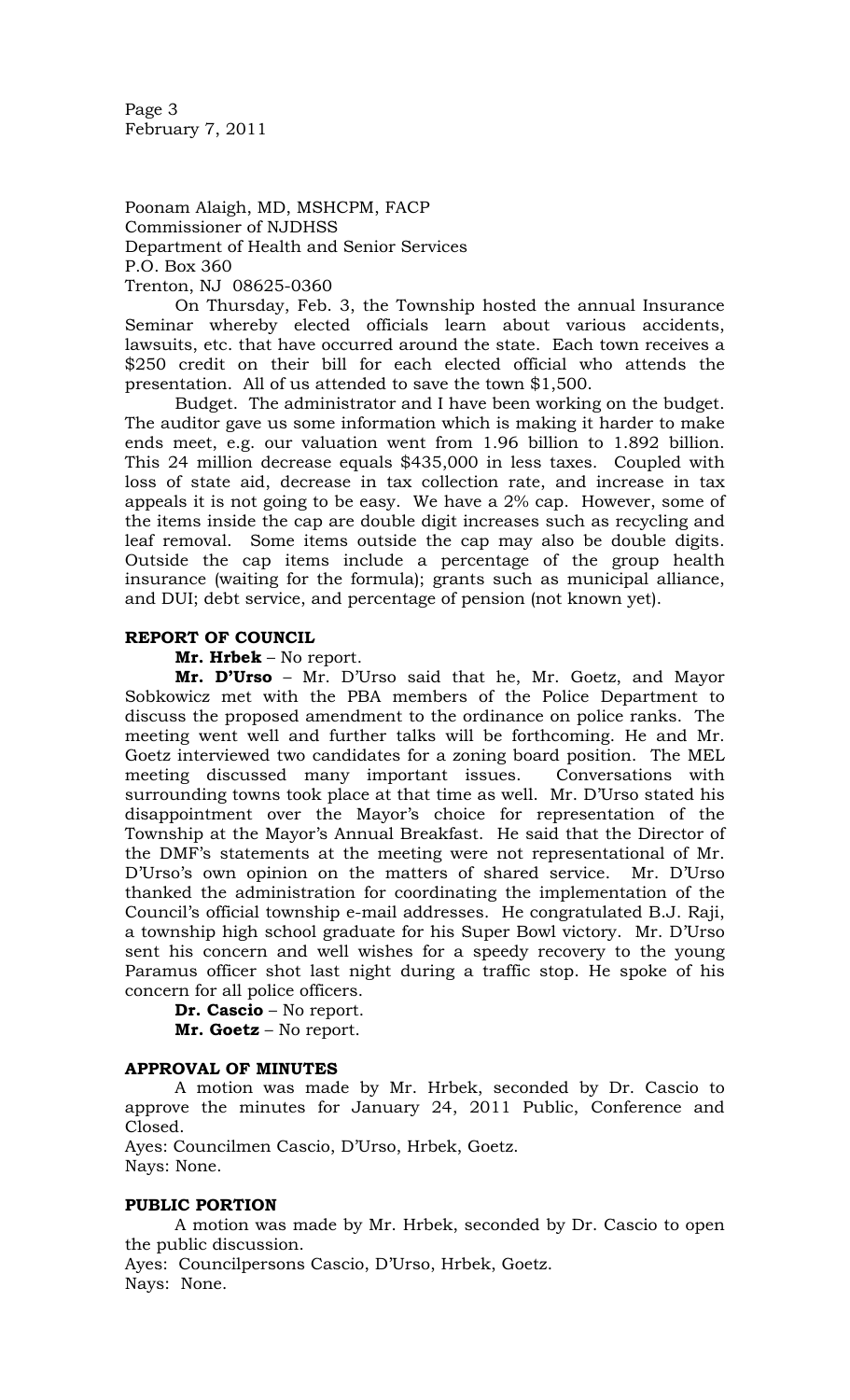**Rosa D'Ambra, 423 Colonial Blvd. -** Mrs. D'Ambra stated that she did not think that the town should start implementing CCO inspections. She stated that it is expensive and unnecessary. She agreed that fire and carbon monoxide detector inspections are good. Mr. Goetz explained that the only time a homeowner would be required to pay for a CCO is when the resident is moving. Mr. Poller explained the benefits of having a CCO done on a property before a new buyer takes possession of a home. It is a public safety issue. The Mayor spoke about a new homeowner who had issues that could have been avoided by having had a CCO.

**David Snyde, 91 Windsor Circle-** Mr. Snyde said that the Realtor's Associations supports CCO's. He spoke about the inspection process and the long timeline scheduling inspections takes. He said that the town should take time and make sure that they make smart and informed decisions. He suggested that the school create a sign saying that it is home of a 2011 Super Bowl Champion. He stated that he hopes the town will not slow the process of building the cell tower on municipal property even though the GSP is now putting a tower up. He said that the sale of the shopping center has fallen through. Mr. Snyde asked about putting the portable speed sign out on Pascack Road near School Street. He asked about the minutes being posted online. He spoke about a conversation he had with an employee of PSE&G about the repairs being done around town recently. Mayor Sobkowicz said that she is in negotiations with PSE&G about repaving roads. Mr. Snyde said that the town police need one big fast car to catch criminals.

**Peter Mayer, 133 Woodfield Road** – Mr. Mayer asked about the BAN comments Mayor Sobkowicz made in her report. Mr. Hrbek and Mrs. Do explained the opinions and advice given by the auditor to the town when town wanted to go out to permanent bonding. Mr. Mayer said that he heard a rumor that only two people on Council showed up at the first budget meeting. Mr. D'Urso said that the rumor is not true. Mr. Hrbek stated that the budget meeting was productive. Until the Mayor presents a budget there will be no more meetings scheduled. Mayor Sobkowicz said that a lot of numbers have not come in yet but she hopes that the information will be forthcoming and budget meetings can be scheduled as early as next week. Mr. Mayer said that Mrs. Chin is doing a wonderful job. He said that it is unacceptable that the Council has not reappointed Mr. Chin to the Administrator position and that the Council has a vendetta against the taxpayers due to the fact that they will not appoint Mrs. Chin permanently.

**Mrs. Newman, 312 Calvin Street** - Mrs. Newman said that she is unhappy about the Mayor and Council bickering. Mr. D'Urso spoke about fact that he, Mr. Goetz and the Mayor ran on the platform of change together.

**Kay Cappola, 111 Hickory Street** – Mrs. Cappola said that she has lived many happy years in the town. She asked what the Council is going to discuss in regard to the Senior Center. Mrs. Cappola spoke about the events that the center accommodates. Mrs. Cappola stated that the room is dedicated to the Golden Seniors. Mayor Sobkowicz said that the room has been used for more activities recently than ever before. Mr. Hrbek stated that their was a grant for the senior center, but that the senior center should not be exclusively for the seniors.

**Al Gillio, 746 Wayne Place** – Mr. Gillio asked if there is an update on the Washington School traffic study. Mr. Goetz spoke about the progress being made and that he will be in touch with the school board in the next few days.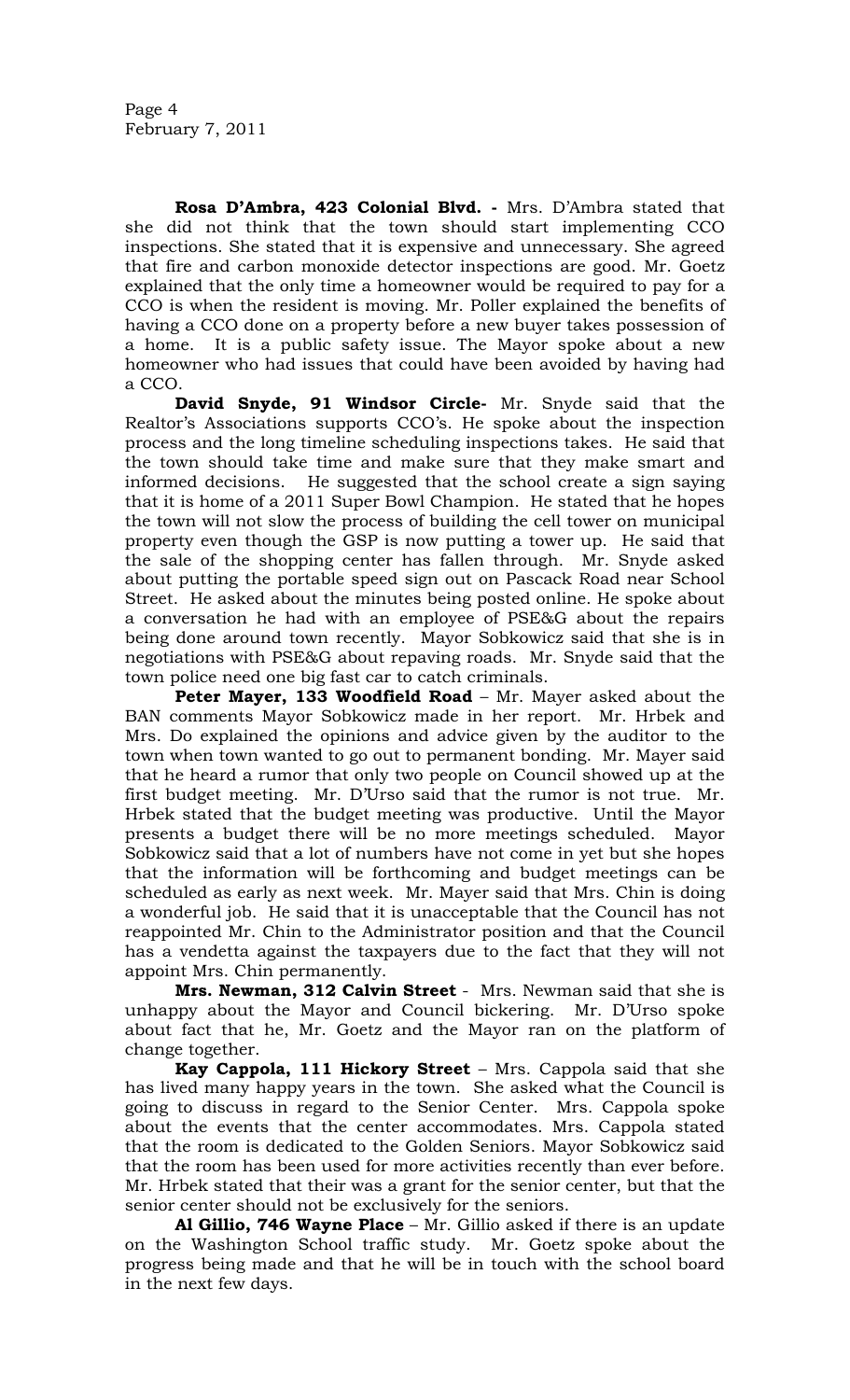Page 5 February 7, 2011

**Dina Burke, 157 Honeysuckle Drive** – Mrs. Burke asked if the Council would open the public comment portion of the meeting back up after Conference for questions she may have after discussion. She was told that the comment portion would not be reopened. Mrs. Burke asked why the position of Administrator is on the Agenda. Mr. Goetz stated that it was for an update from the Administration. Mayor Sobkowicz stated that it is her opinion that Council does not want to hire Mrs. Chin as a punishment to the Mayor. She said that other towns in the area are giving the administrator's job to people who share other duties. She stated that she has a plan that she will unveil next week. Mrs. Burke stated that as a taxpayer she does not want to pay another person more money than Mrs. Chin makes now. Mrs. Burke said that there are rooms in the library that the library staff will not allow the public to use for events Mrs. Burke asked if the Planning /Zoning Board secretary position should be posted on the website and was told yes.

**Rosa D'Ambra, 423 Colonial Boulevard** – Mrs. D'Ambra asked if there was going to be any new talk about hiring an administrator. Mr. Goetz stated that it has been discussed already this evening and he does not know if any more information will be forthcoming during the course of the rest of the meeting.

**Michael Ullman, 2 Clark Avenue –** Mr. Ullman asked if the town is looking at its capital assets at this time. Mayor Sobkowicz stated that she and the Council will be discussing capital assets soon.

There being no further questions or comments from the public a motion was made by Dr. Cascio, seconded by Mr. Hrbek to close the public discussion of the meeting.

Ayes: Councilpersons Cascio, D'Urso, Hrbek, Goetz. Nays: None.

# **CONSENT AGENDA**

The following resolutions were part of the Consent Agenda and were made available to the Governing Body and the Public prior to the meeting.

The Consent Agenda was presented and adopted on a motion by , seconded by Mr. Hrbek. Ayes: Councilmen Cascio, D'Urso, Hrbek, Goetz. Nays: None.

WHEREAS**,** an overpayment was received for Block 4427, Lot 6.01, 2 Morgan Court, owners, Joseph Battaglia and Brenda Battaglia for the 3rdh quarter 2010. Payments were received on August 5, 2010 by homeowner and on August 6, 2010, paid by lender of record. Homeowners are seeking refund for their portion of the dual payment. Copy of cancelled check was provided, and:

WHEREAS, under the New Jersey Statute N.J.S.A. 54:3-27.2, overpayments must be refunded:

NOW THEREFORE, BE IT RESOLVED, by the Township Council of the Township of Washington, New Jersey that the Chief Financial Officer, Jacqueline Do, be authorized to issue a refund to:

Joseph Battaglia and Brenda Battaglia 2 Morgan Court Washington Township, NJ 07676 REFUND: \$3.032.77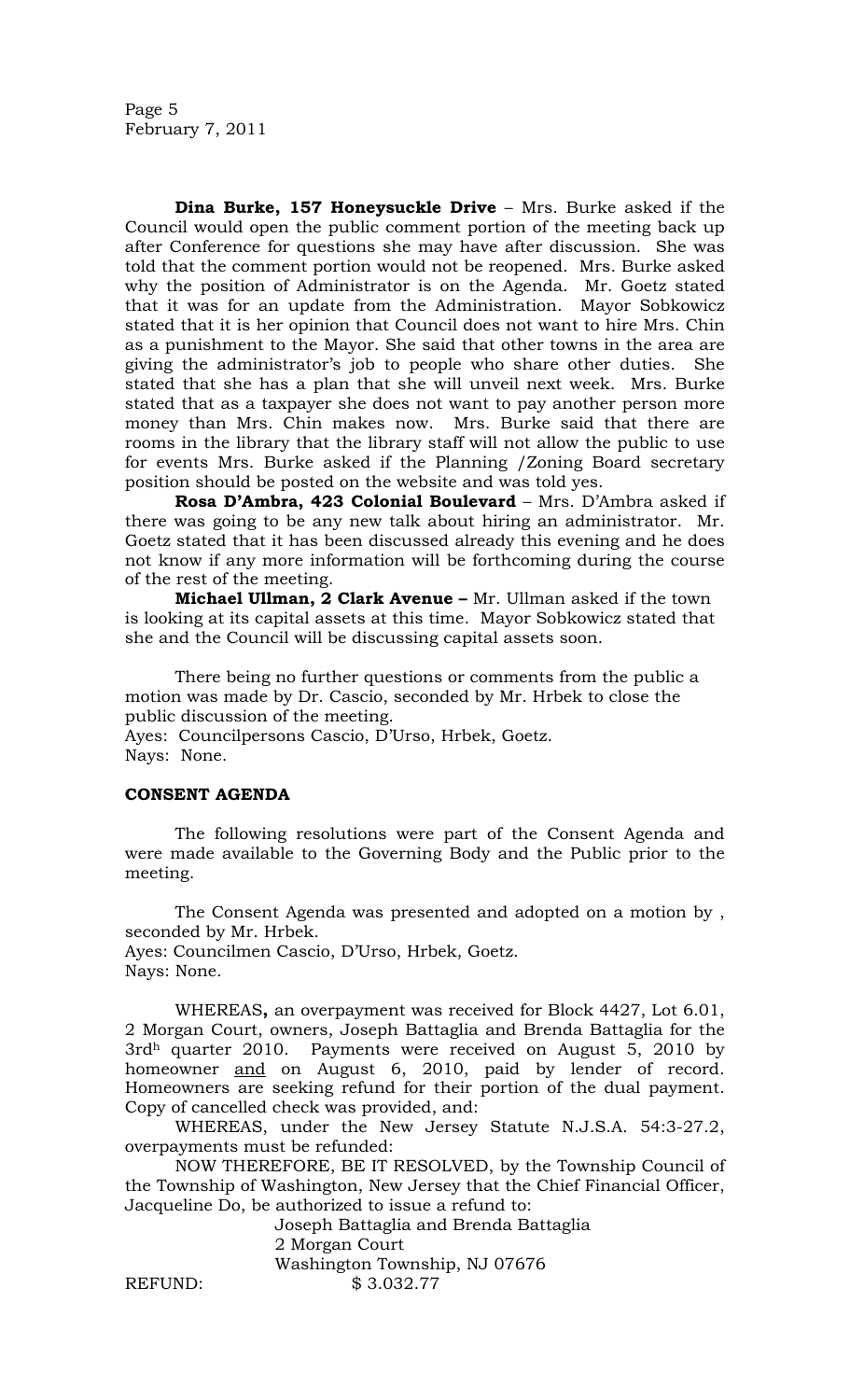Page 6 February 7, 2011

WHEREAS, an overpayment was received for Block 4313.02, Lot 13, 497 Calvin Street, owners, John and Patricia Smith, for the 4th quarter 2010. Payment was received from settlement agent on October 29, 2010 and on November 5, 2010 payment was received from Corelogic. Spring Valley Title has provided a copy of their cancelled check and has authorized refund to be released directly to homeowner, and:

WHEREAS, under the New Jersey Statute N.J.S.A. 54:3-27.2, overpayments must be refunded:

NOW THEREFORE, BE IT RESOLVED*,* by the Township Council of the Township of Washington, New Jersey that the Chief Financial Officer, Jacqueline Do, be authorized to issue a refund to:

John Smith and Patricia Smith

497 Calvin Street

 Washington Township, NJ 07676 REFUND: \$2,764.38

WHEREAS, an overpayment was received for Block 4209, Lot 5, 581 Walnut Street, owners at time of payment, Adam and Julie Ann McCown, for the 2nd quarter 2010. Payment was received by Fairview Services on May 6, 2010 and on May 10, 2010 payment was received by lender of record. Homeowner is seeking refund of her portion of the dual

payment. Fairview Services has authorized refund to be released directly to homeowner, and: WHEREAS, under the New Jersey Statute N.J.S.A. 54:3-27.2,

overpayments must be refunded: NOW THEREFORE, BE IT RESOLVED*,* by the Township Council of

the Township of Washington, New Jersey that the Chief Financial Officer, Jacqueline Do, be authorized to issue a refund to:

Adam McCown and Julie Ann McCown

11147 Longshore Way West

Naples, FL 34119

REFUND: \$2,271.03

WHEREAS, an overpayment was received for Block 4425, Lot 14, 273 Howard Street, owner, Robert Koble for the 4th quarter 2010. Payments were received on November 5, 2010 by Innovative Title Agency and by lender of record. Homeowner is seeking refund for the double payment. Innovative Title Agency has authorized refund to be released directly to homeowner, and:

WHEREAS, under the New Jersey Statute N.J.S.A. 54:3-27.2, overpayments must be refunded:

NOW THEREFORE, BE IT RESOLVED, by the Township Council of the Township of Washington, New Jersey that the Chief Financial Officer, Jacqueline Do, be authorized to issue a refund to:

Robert Koble

273 Howard Street Washington Township, NJ 07676 REFUND: \$ 1,925.37

WHEREAS, an overpayment was received for Block 4301.01, Lot 9, 534 Cypress St, owners, Luis and Susan Ruiz, for the 3rd quarter 2010. Payment was received by settlement agent August 4, 2010 and on August 6, 2010 payment was received by Wells Fargo. Homeowner is seeking refund of her portion of the dual payment. Wells Fargo has authorized refund to be released directly to homeowner, and;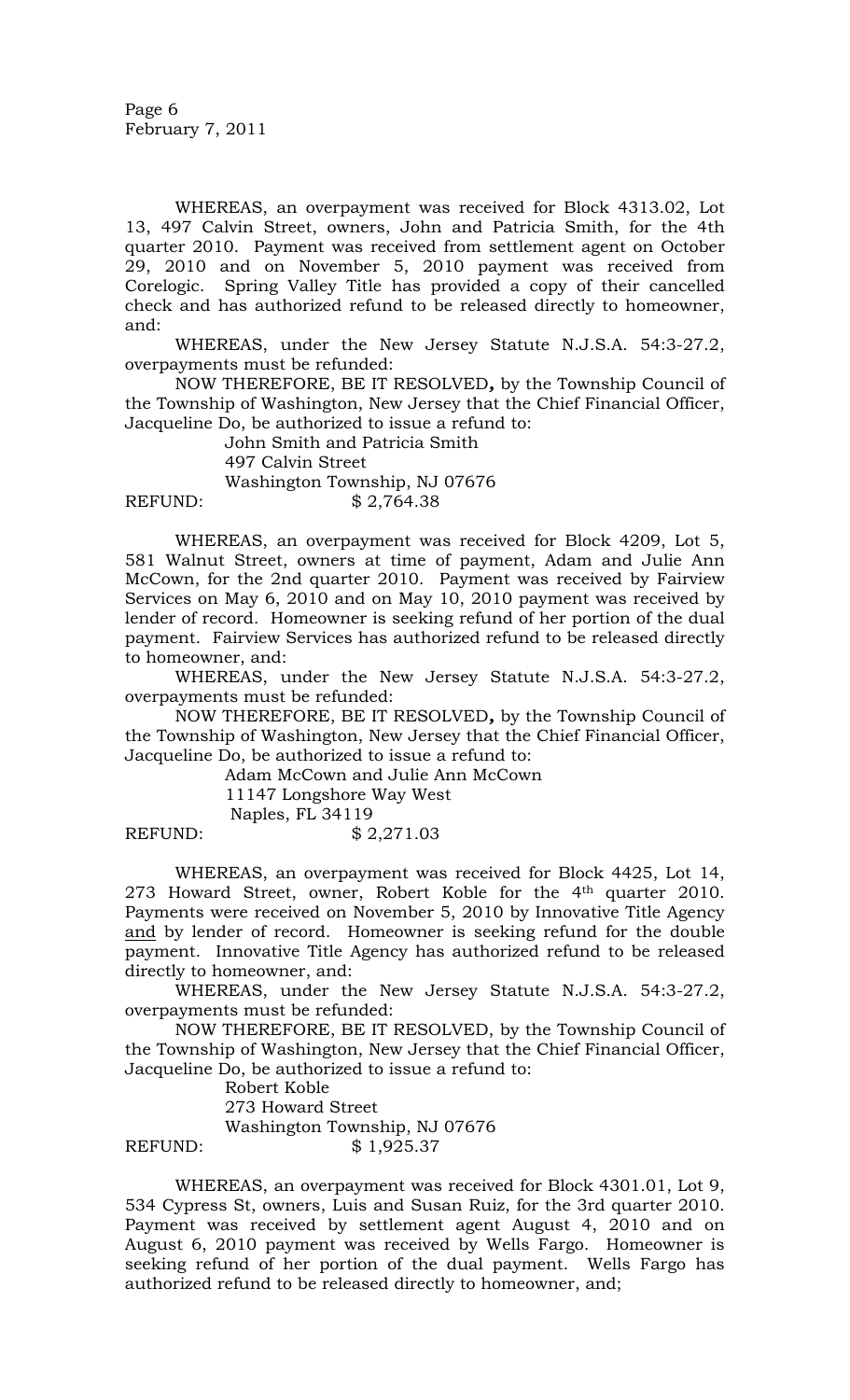Page 7 February 7, 2011

WHEREAS, under the New Jersey Statute N.J.S.A. 54:3-27.2, overpayments must be refunded:

NOW THEREFORE, BE IT RESOLVED*,* by the Township Council of the Township of Washington, New Jersey that the Chief Financial Officer, Jacqueline Do, be authorized to issue a refund to:

Luis Ruiz and Susan Ruiz 534 Cypress Street Washington Township, NJ 07676 REFUND: \$2,558.32

WHEREAS, the Tax Court of New Jersey granted an adjustment in taxes for Block 3501, Lot 14.01, owner, Dorothy Wink, 71 Ridgewood Road for the years 2009 and 2010. Taxes for 2009 were reduced by \$175.20 and 2010 taxes were reduced by \$181.10.

WHEREAS, under the New Jersey Statute 54:3-27.2, refund of excess taxes is to be refunded.

NOW THEREFORE, BE IT RESOLVED, by the Township Council of the Township of Washington, New Jersey that the Chief Financial Officer, Jacqueline Do, be authorized to issue a refund to:

Dorothy Wink

71 Ridgewood Road Washington Township, NJ 07676 (2009) \$ 175.20 (2010) \$ 181.10

TOTAL: \$ 356.30

WHEREAS, the Bergen County Tax Board granted an adjustment in taxes for Block 4313, Lot 3, 481 Mountain Avenue, for the year 2010, and

WHEREAS, the adjustment created an over payment in taxes for the year 2010; under Statute 54:3-27.2, the taxing district shall refund excess taxes paid, together with interest thereon from the date of overpayment at a rate of 5% per annum.

NOW THEREFORE, BE IT RESOLVED**,** by the Township Council of the Township of Washington, New Jersey that the Chief Financial Officer, Jacqueline Do, be authorized to issue a refund to:

Ethel Nanni and Nanni LLC

481 Mountain Avenue

Twp. of Washington, New Jersey 07676 Interest due homeowner: \$ 13.23

WHEREAS, the Tax Court of New Jersey granted an adjustment in taxes for Block 1404.02, Lot 2, owners, Freddy and Marie Salerno, 105 Salem Road for the years 2009 and 2010. Resolution dated 1/24/11 provided refund to homeowner. However, per statute, refunds are required within 60 days of judgment. Homeowner was not made aware of revised 4th quarter 2010 installment. Interest charges of \$27.13 to be reduced from principal balance 4<sup>th</sup> Q 2010, and;

WHEREAS, under the New Jersey Statute 54:3-27.2, refund of excess taxes is to be refunded to homeowner within 60 days of judgment;

NOW THEREFORE, BE IT RESOLVED, by the Township Council of the Township of Washington, New Jersey that the Chief Financial Officer, Jacqueline Do, be authorized to issue a refund to:

Brach, Eichler, LLC and Freddy and Marie Salerno 101 Eisenhower Parkway

Roseland, NJ 07068

 $$ 27.13$  Principal amount to be reduced from 4<sup>th</sup> Q 2010.

TOTAL: -\$27.13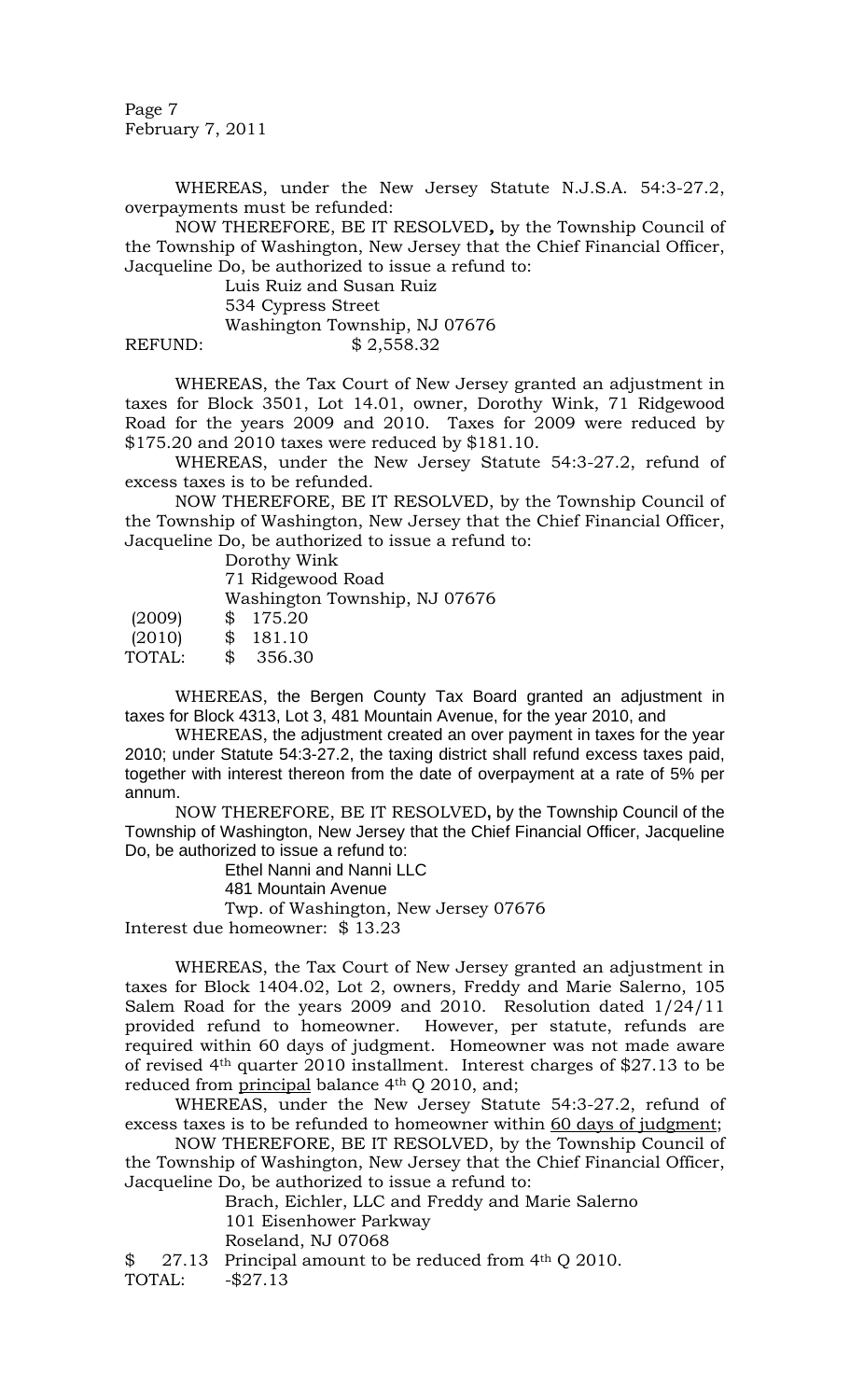Page 8 February 7, 2011

WHEREAS, the Tax Court of New Jersey granted an adjustment in taxes for Block 2506, Lot 7, Qualifier C509D, owner, Steven Temares Trustee et al, 0100-209 Ridgewood Road for the years 2009. Taxes for 2009 were reduced by \$1,168.58.

WHEREAS, under the New Jersey Statute 54:3-27.2, refund of excess taxes is to be refunded. Thomas Olson is attorney for plaintiff.

NOW THEREFORE, BE IT RESOLVED, by the Township Council of the Township of Washington, New Jersey that the Chief Financial Officer, Jacqueline Do, be authorized to issue a refund to:

Thomas Olson, Esq., McKirdy and Riskin, P.C. P.O. Box 2379 Morristown, NJ 07962-2379 (2009) \$1,168.58 TOTAL: \$1,168.58

WHEREAS, the Tax Court of New Jersey granted an adjustment in taxes for Block 2506, Lot 7, Qualifier C516C, owner, Ruth Goldberg, 100-216 Ridgewood Road for the years 2009 and 2010. Taxes for 2009 were reduced by \$1,168.58 and 2010 taxes were reduced by \$2,973.66.

WHEREAS, under the New Jersey Statute 54:3-27.2, refund of excess taxes is to be refunded. Thomas Olson is attorney for plaintiff.

NOW THEREFORE, BE IT RESOLVED*,* by the Township Council of the Township of Washington, New Jersey that the Chief Financial Officer, Jacqueline Do, be authorized to issue a refund to:

Thomas Olson, Esq., McKirdy and Riskin, P.C. P.O. Box 2379 Morristown, NJ 07962-2379 (2009) \$1,168.58

| $\cdots$ $\cdots$ | .          |
|-------------------|------------|
| (2010)            | \$2,973.66 |
| TOTAL:            | \$4,142.24 |

WHEREAS, the Tax Court of New Jersey granted an adjustment in taxes for Block 2506, Lot 7, Qualifier C518D, owner, Lila Fishman, 100-218 Ridgewood Road for the years 2009 and 2010. Taxes for 2009

were reduced by \$1,466.42 and 2010 taxes were reduced by \$3031.61. WHEREAS, under the New Jersey Statute 54:3-27.2, refund of excess taxes is to be refunded. Thomas Olson is attorney for plaintiff.

NOW THEREFORE, BE IT RESOLVED, by the Township Council of the Township of Washington, New Jersey that the Chief Financial Officer, Jacqueline Do, be authorized to issue a refund to:

Thomas Olson, Esq., McKirdy and Riskin, P.C. P.O. Box 2379 Morristown, NJ 07962-2379 (2009) \$ 1,466.42 (2010) \$ 3,031.61 TOTAL: \$ 4,498.03

WHEREAS, Block 2502.02, Lot 20, Giselle Brown Realty, 95 Linwood Avenue, tenant known as Charlie Brown's Restaurant, under New Jersey Bankruptcy rules, petition payments are protected under bankruptcy provisions, with an automatic stay. CB Holdings filed Chapter 11 on November 19, 2010. 4th quarter 2010 was unpaid, said amount to be paid upon sale of business,

WHEREAS, the governing body may authorize the Deputy Tax Collector to process, without further action on their part, to transfer 4th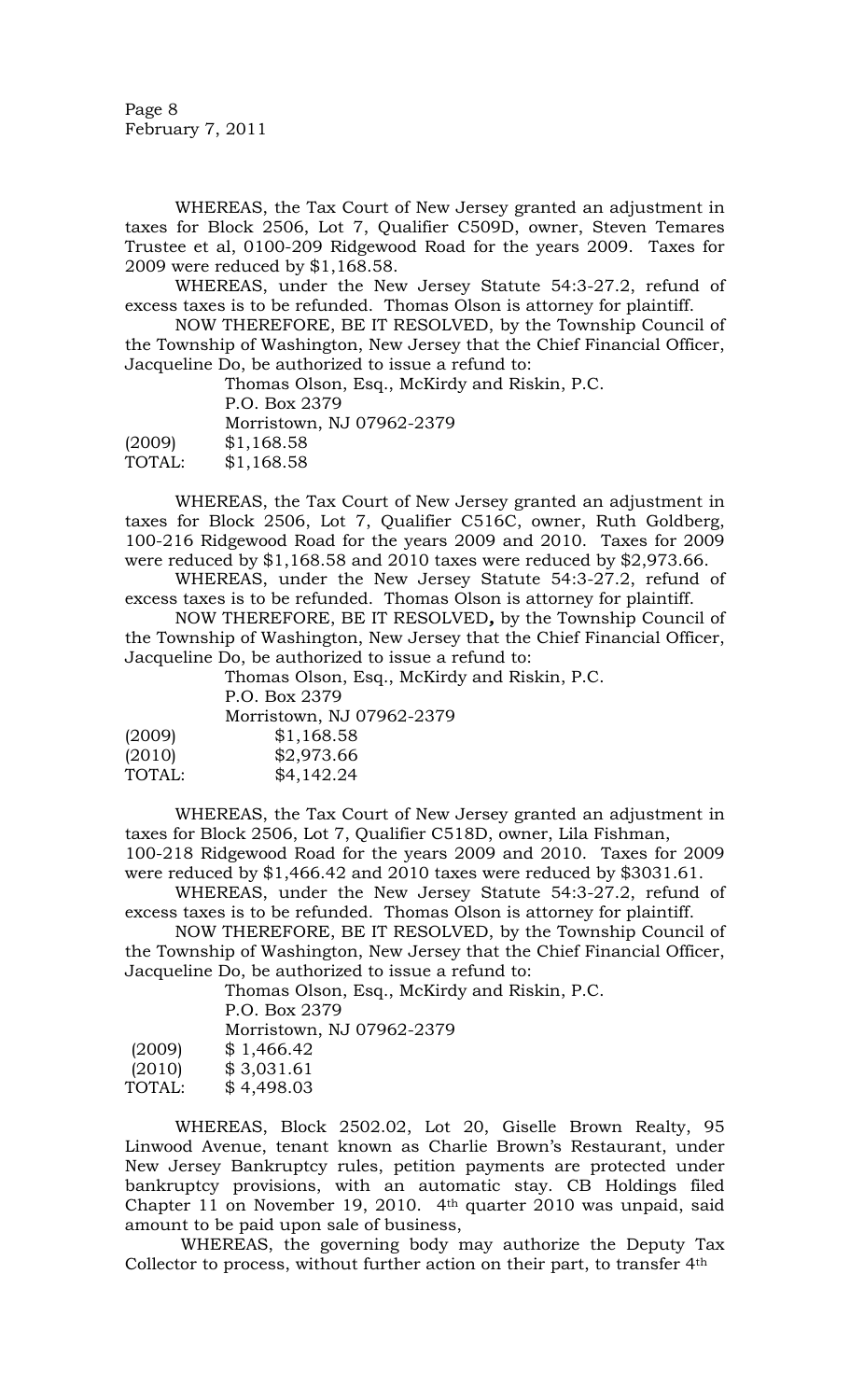Page 9 February 7, 2011

quarter 2010 as an arrears transfer item, until such time new tenant shall pay past delinquency,

NOW, THEREFORE, BE IT RESOLVED, by the Township Council of the Township of Washington, New Jersey that the Chief Financial Officer, Jacqueline Do be authorized to cancel said tax amounts as deemed necessary.

Total: -\$6,513.22

 WHEREAS, Peter and Paula Hyland posted engineering escrow on premises known as Block 4102, Lot 7, 763 Koch Peak Avenue; and

WHEREAS, the Construction Code Official has issued approval dated January 20,2011, C.O. No. 10-27;

WHEREAS, there are no outstanding invoices due the Township Engineer as per his letter dated January 17, 2011;

NOW, THEREFORE, BE IT RESOLVED, THAT THE Township Treasurer of the Township of Washington is authorized to refund the balance of the escrow money in the amount of \$321.00 to the above.

WHEREAS, Title 40A:4-58 of the New Jersey Statutes provides if it should become necessary during the first three (3) months of the fiscal year to expend for any of the purposes specified in the budget an amount in excess of the respective sums appropriated therefore and there shall be an excess in an appropriation over and above the amount deemed to be necessary to fulfill the purpose setting forth the facts, adopted by not less than 2/3 votes of the full membership thereof, transfer the amount of such excess to those appropriations deemed to be insufficient;

 NOW, THEREFORE, BE IT RESOLVED, by the Township Council of the Township of Washington that the Treasurer be and is hereby authorized to make the following transfers in the 2010 Budget Appropriations:

|                         | <b>FROM</b> |            |
|-------------------------|-------------|------------|
| Dept. of Public Safety  |             |            |
| Police – Salary & Wages | \$4,800.00  |            |
| Utility Expenses:       |             |            |
| Telephone               |             | \$2,500.00 |
| Water                   |             | \$2,300.00 |

WHEREAS, Title 40A:4-58 of the New Jersey Statutes provides if it should become necessary during the first three (3) months of the fiscal year to expend for any of the purposes specified in the budget an amount in excess of the respective sums appropriated therefore and there shall be an excess in an appropriation over and above the amount deemed to be necessary to fulfill the purpose setting forth the facts, adopted by not less than 2/3 votes of the full membership thereof, transfer the amount of such excess to those appropriations deemed to be insufficient;

 NOW, THEREFORE, BE IT RESOLVED, by the Township Council of the Township of Washington that the Treasurer be and is hereby authorized to make the following transfers in the 2010 Budget Appropriations:

| <b>FROM</b> | TΩ         |
|-------------|------------|
|             |            |
| \$4,096.00  |            |
|             |            |
|             | \$4,096.00 |
|             |            |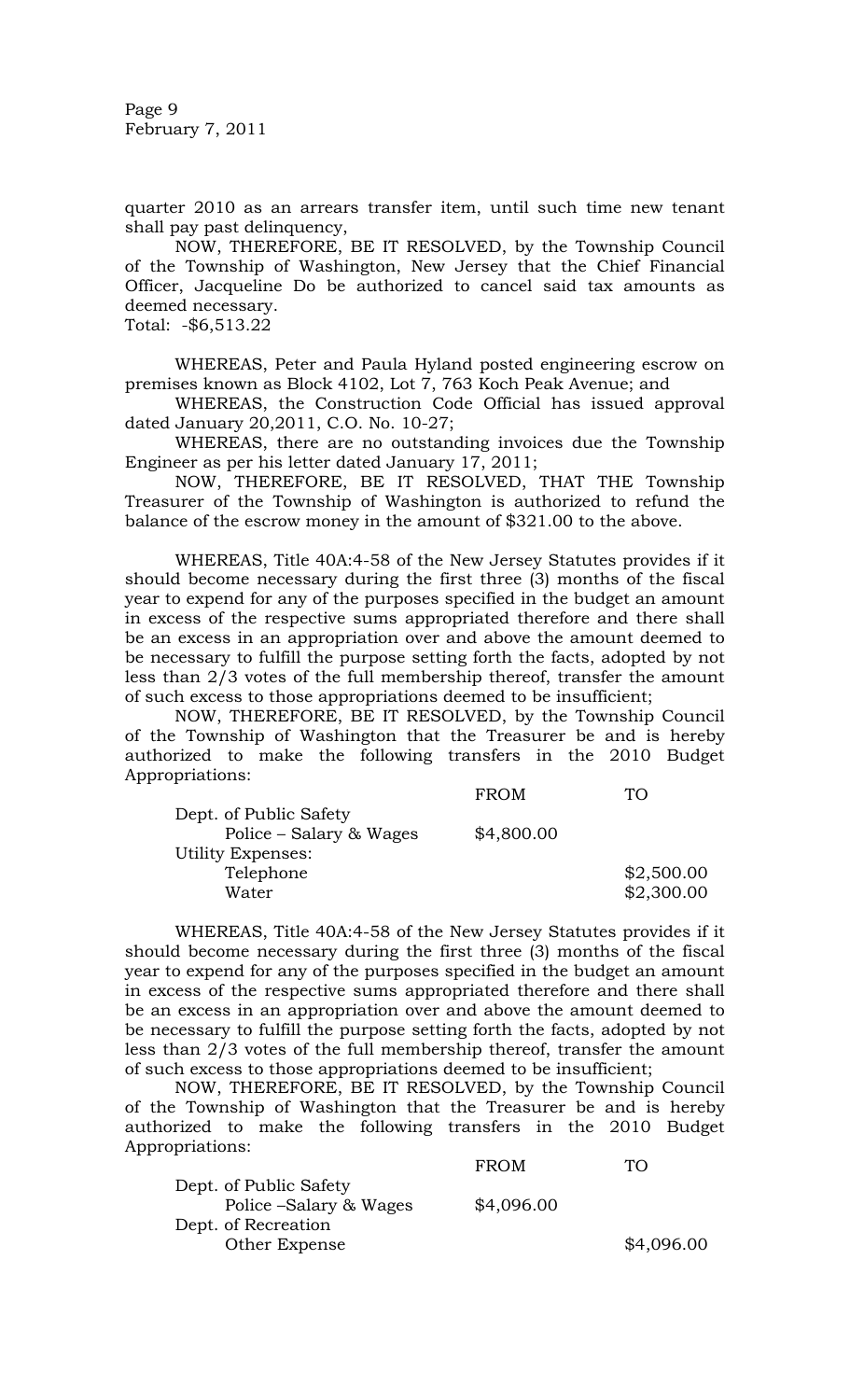WHEREAS, Title 40A:4-58 of the New Jersey Statutes provides if it should become necessary during the first three (3) months of the fiscal year to expend for any of the purposes specified in the budget an amount in excess of the respective sums appropriated therefore and there shall be an excess in an appropriation over and above the amount deemed to be necessary to fulfill the purpose setting forth the facts, adopted by not less than 2/3 votes of the full membership thereof, transfer the amount of such excess to those appropriations deemed to be insufficient;

 NOW, THEREFORE, BE IT RESOLVED, by the Township Council of the Township of Washington that the Treasurer be and is hereby authorized to make the following transfers in the 2010 Budget Appropriations:

|                         | <b>FROM</b> |            |
|-------------------------|-------------|------------|
| Dept. of Public Safety  |             |            |
| Police – Salary & Wages | \$1,070.00  |            |
| Dept. of Public Safety  |             |            |
| Police                  |             |            |
| Vehicle & Equip. Repair |             | \$1,070.00 |

WHEREAS, Title 40A:4-58 of the New Jersey Statutes provides if it should become necessary during the first three (3) months of the fiscal year to expend for any of the purposes specified in the budget an amount in excess of the respective sums appropriated therefore and there shall be an excess in an appropriation over and above the amount deemed to be necessary to fulfill the purpose setting forth the facts, adopted by not less than 2/3 votes of the full membership thereof, transfer the amount of such excess to those appropriations deemed to be insufficient;

 NOW, THEREFORE, BE IT RESOLVED, by the Township Council of the Township of Washington that the Treasurer be and is hereby authorized to make the following transfers in the 2010 Budget Appropriations:

|                           | <b>FROM</b> | TO.        |
|---------------------------|-------------|------------|
| Dept. of Public Safety    |             |            |
| Police – Dispatching      | \$2,375.00  |            |
| <b>Financial Services</b> |             | \$2,375.00 |

 WHEREAS, an emergent condition has arisen with respect to providing sufficient money for the payment as stated below and no adequate provision has been made in the 2011 Temporary Appropriations for the aforesaid purpose, and N.J.S. 40A:4-20 provides for the creation of an emergency temporary appropriation for the purpose above mentioned; and

 WHEREAS, the total temporary budget resolutions adopted in the year 2011 pursuant to the provisions of Chapter 96, P.L. 1951 (N.J.S. 40 A:4-20) including this resolution total \$2,310,986 exclusi9ve of debt service; and

 NOW, THEREFORE BE IT RESOLVED that in accordance with the provisions of N.J.S.40AS:4-20;

 An emergency temporary appropriation be and the same is hereby made for the following:

| Dept. of Municipal Facilities |             |
|-------------------------------|-------------|
| Other Expense                 | \$15,000.00 |
| Liability Insurance           | 2,000.00    |
| Group Insurance for Employees | 20,000.00   |
| Debt Service                  |             |
| EDA Loan                      | 450.00      |